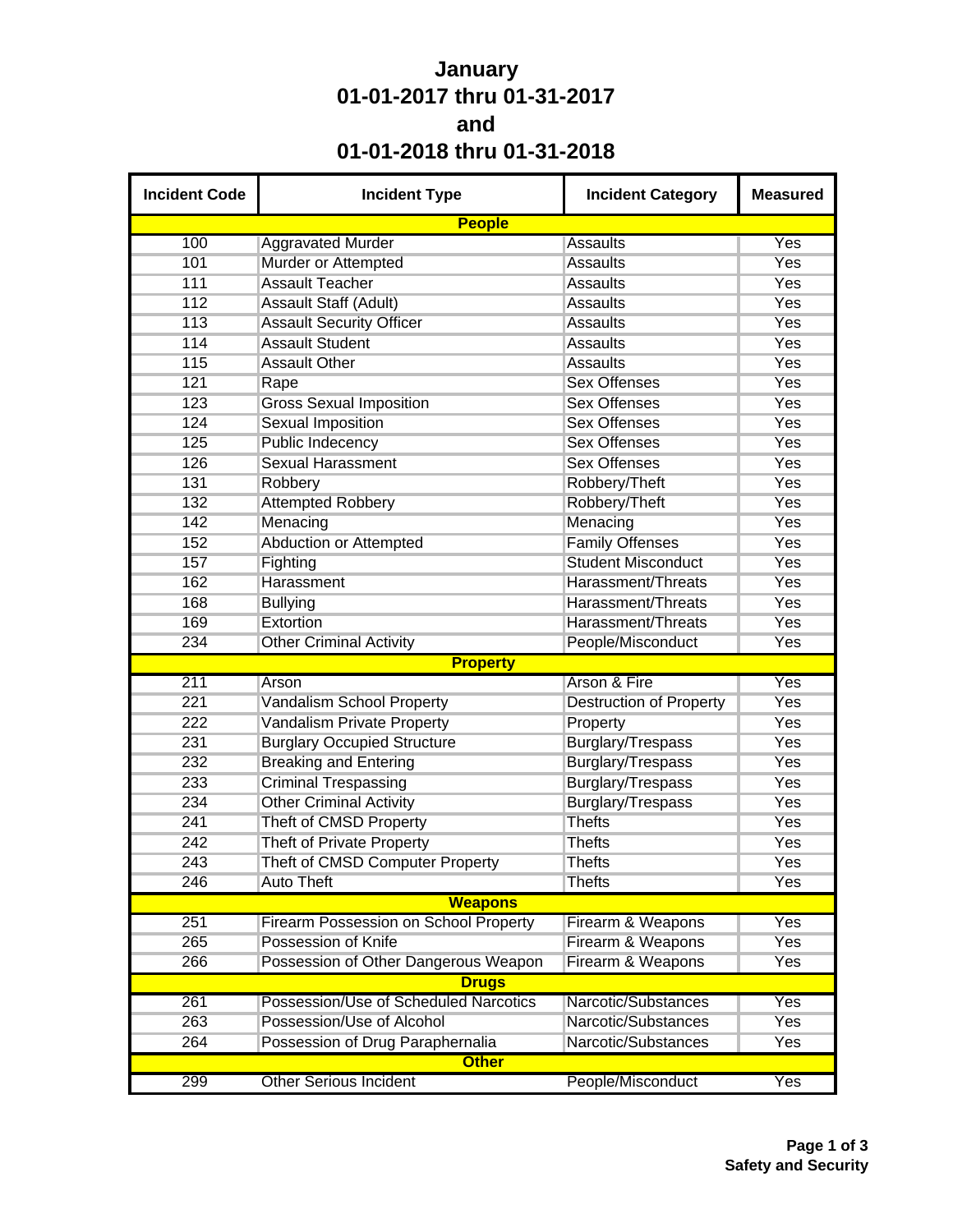|                                              |                      |        |                   |         |                |       | <b>Safety and Security Monthly Summary - January</b> |                      |        |                            |         |                |       |                                              |        |          |         |                |       |
|----------------------------------------------|----------------------|--------|-------------------|---------|----------------|-------|------------------------------------------------------|----------------------|--------|----------------------------|---------|----------------|-------|----------------------------------------------|--------|----------|---------|----------------|-------|
|                                              | <b>High School</b>   |        |                   |         |                |       |                                                      | K8                   |        |                            |         |                |       | <b>Monthly Total</b>                         |        |          |         |                |       |
|                                              | <b>All Incidents</b> |        |                   |         |                |       |                                                      | <b>All Incidents</b> |        |                            |         |                |       | <b>All Incidents</b>                         |        |          |         |                |       |
| Jan 16-17                                    |                      |        |                   | 48      |                |       | Jan 16-17                                            |                      |        |                            | 50      |                |       | Jan 16-17 (Monthly)                          | 98     |          |         |                |       |
| Jan 17-18                                    |                      |        |                   | 43      |                |       | Jan 17-18                                            |                      |        |                            | 84      |                |       | Jan 17-18 (Monthly)                          | 127    |          |         |                |       |
| Change                                       |                      |        |                   | $-10%$  |                |       | Change                                               |                      |        |                            | 68%     |                |       | Change                                       |        |          | 30%     |                |       |
| <b>Quantity - Measured Serious Incidents</b> |                      |        |                   |         |                |       | <b>Quantity - Measured Serious Incidents</b>         |                      |        |                            |         |                |       | <b>Quantity - Measured Serious Incidents</b> |        |          |         |                |       |
|                                              |                      | People | perty<br>$\Omega$ | Weapons | Drugs          | Other |                                                      |                      | People | <i>roperty</i><br>$\Omega$ | Weapons | Drugs          | Other |                                              | People | Property | Weapons | Drugs          | Other |
| Jan 16-17                                    |                      | 25     | 10                | 8       | $\overline{2}$ |       | Jan 16-17                                            |                      | 30     | 12 <sub>1</sub>            | 5       | $\overline{0}$ |       | Jan 16-17 (Monthly)                          | 55     |          | 22 13   | $\overline{2}$ |       |
| Jan 17-18                                    |                      | 17     |                   | 4 10 10 |                |       | Jan 17-18                                            |                      | 56     | 9                          | 6       | $\mathbf{3}$   | 10    | Jan 17-18 (Monthly)                          | 73     |          | 13 16   | 13             | 12    |

| <b>Monthly Total</b>       |                                                     |          |         |                |       |  |  |  |  |  |  |  |  |
|----------------------------|-----------------------------------------------------|----------|---------|----------------|-------|--|--|--|--|--|--|--|--|
| <b>All Incidents</b>       |                                                     |          |         |                |       |  |  |  |  |  |  |  |  |
| Jan 16-17 (Monthly)<br>98  |                                                     |          |         |                |       |  |  |  |  |  |  |  |  |
| Jan 17-18 (Monthly)<br>127 |                                                     |          |         |                |       |  |  |  |  |  |  |  |  |
| Change                     | 30%<br><b>Quantity - Measured Serious Incidents</b> |          |         |                |       |  |  |  |  |  |  |  |  |
|                            | People                                              | Property | Weapons | Drugs          | Other |  |  |  |  |  |  |  |  |
| Jan 16-17 (Monthly)        | 55                                                  | 22       | 13      | $\overline{2}$ | 6     |  |  |  |  |  |  |  |  |
| Jan 17-18 (Monthly)        | 73                                                  | 13       | 16      | 13             | 12    |  |  |  |  |  |  |  |  |



## *Safety and Security Monthly Summary - January*

|           | ople<br>õ<br>n | roperty<br>۵ | <b>ons</b><br>Weap | Drugs | Dather |
|-----------|----------------|--------------|--------------------|-------|--------|
| Jan 16-17 | 25             | 10           | 8                  | ◠     |        |
| Jan 17-18 |                |              |                    |       |        |



|          |           | <b>Measured Serious Incident</b><br>K-8 Schools Monthly Trend Analysis |
|----------|-----------|------------------------------------------------------------------------|
| 140      |           |                                                                        |
| 105      |           |                                                                        |
|          |           |                                                                        |
| 70       |           | 84                                                                     |
|          |           |                                                                        |
| 35       | 50        |                                                                        |
|          |           |                                                                        |
| $\theta$ | Jan 16-17 | Jan 17-18                                                              |